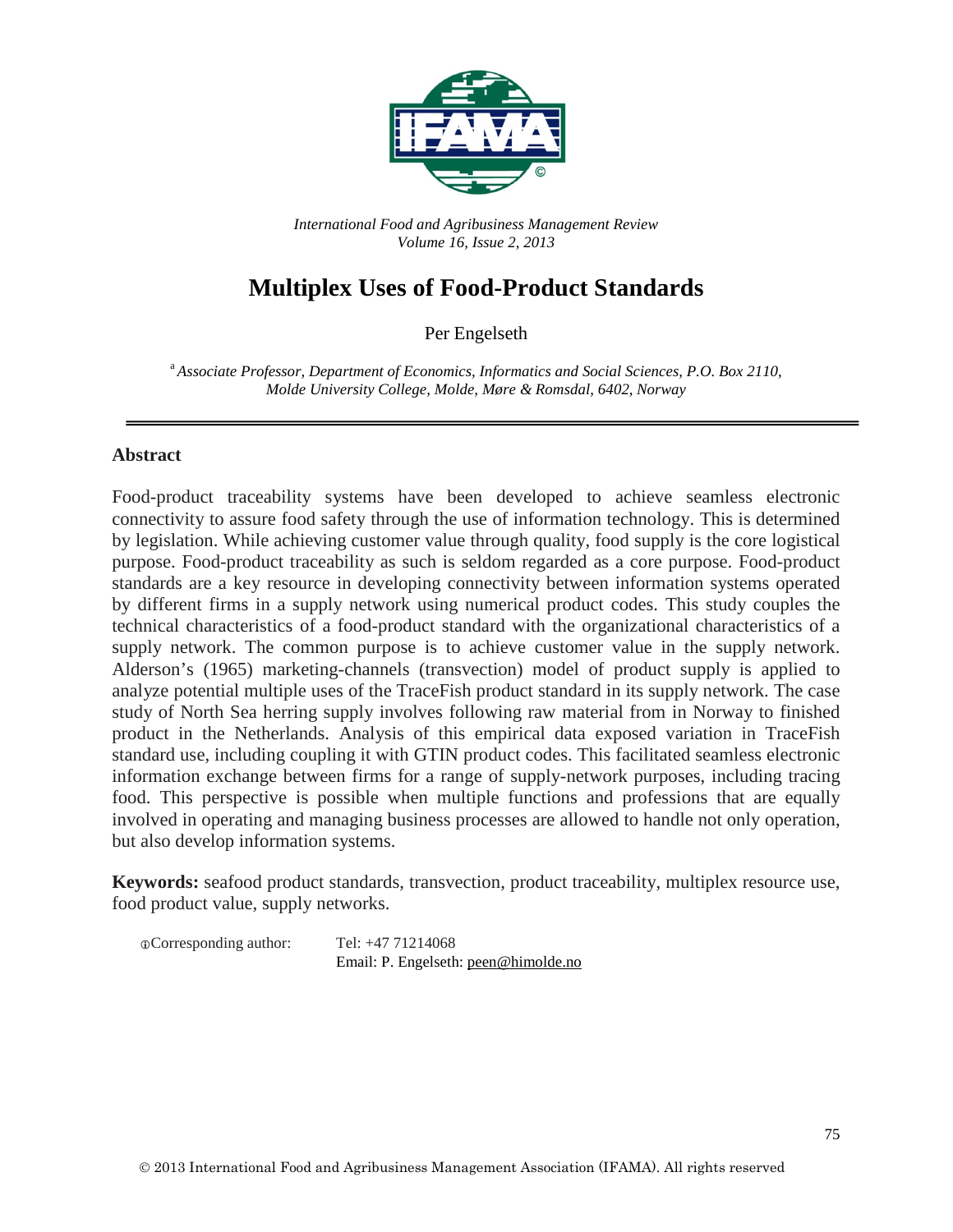## **Background and Introduction**

Food-product traceability is a global issue, as seen by the growing number of legislative measures in different countries. Product traceability requires that businesses have the expertise to retrieve product history in a complex, often long, food-product flow from raw material to consumption. Product traceability is an organizational competence. One major technical and economic challenge is developing information systems that support traceability. These are often called traceability systems. Swaroop et al. (2010) showed how experts view traceability as a vital component in improving safety and consumer confidence in food products. On the other hand, food-product traceability remains theoretically and practically underdeveloped (ibid. 2010). Canavari et al. (2010) examined traceability in relation to competiveness. Traceability may also be an organizational resource, since it solves a range of a company's societal and business needs. This evokes many useful facets regarding competence. This variation in traceability usage represents the foundation of this study. The research focuses on a specific technological component, which is a system of food-product standards called TraceFish.

Efforts toward developing food-product traceability primarily come from a technical angle aimed at automating and tracing information processes that register transformations from raw material to finished product. Information technology (IT) professionals have dominated many research and developmental projects involved in food-product traceability. This IT dominance in developing food-product traceability should be weighed against food supply as a collective responsibility of business actors that are networked to ensure food safety and quality (Engelseth 2009, Engelseth et al. 2009). The result of this unbalanced involvement of IT professionals is that companies with tacit knowledge of supply processes and a good perception of customer value are rendered passive partners in traceability-system development. This is partially due to IT project control and that IT is outside the companies' realm of proficiency.

Implementation of TraceFish has also proven challenging due to high investment costs, coupled with organizational inexperience in securing electronic traceability and a general lack of interorganizational thinking. As a result, implementing electronic traceability has been slow (Engelseth and Nordli 2006). This resulted in research switching focus from implementing foodproduct traceability systems to developing trust as a foundation for cooperation in the supply network (Fritz 2008; Canavari et al. 2009; Hofstede et al. 2010). However, Canavari et al. (2010) noted that tracing products is one of many informational processes supporting an overall aim of a safe and quality food supply. This brings up the concept that tracing processes are interlinked with other processes involved in food supply. This also indicates that resources for tracing foods may have other uses in the supply network. The term multiplex is used to describe a form of complexity involving interaction between the TraceFish product-standard and other information resources in a relatively wide food-supply network organizational context. For analytical purposes, embedding TraceFish in an organizational context shows how this it can be interlinked with various purposes in a supply network normally characterized as a conglomerate of heterogeneous actors and processes.

Alternatively, information system (IS) development may provide technical efficiencies by widening the perspective of traceability development and implementation, thereby avoiding IS myopia. Investments in electronic traceability systems can also not be limited to just product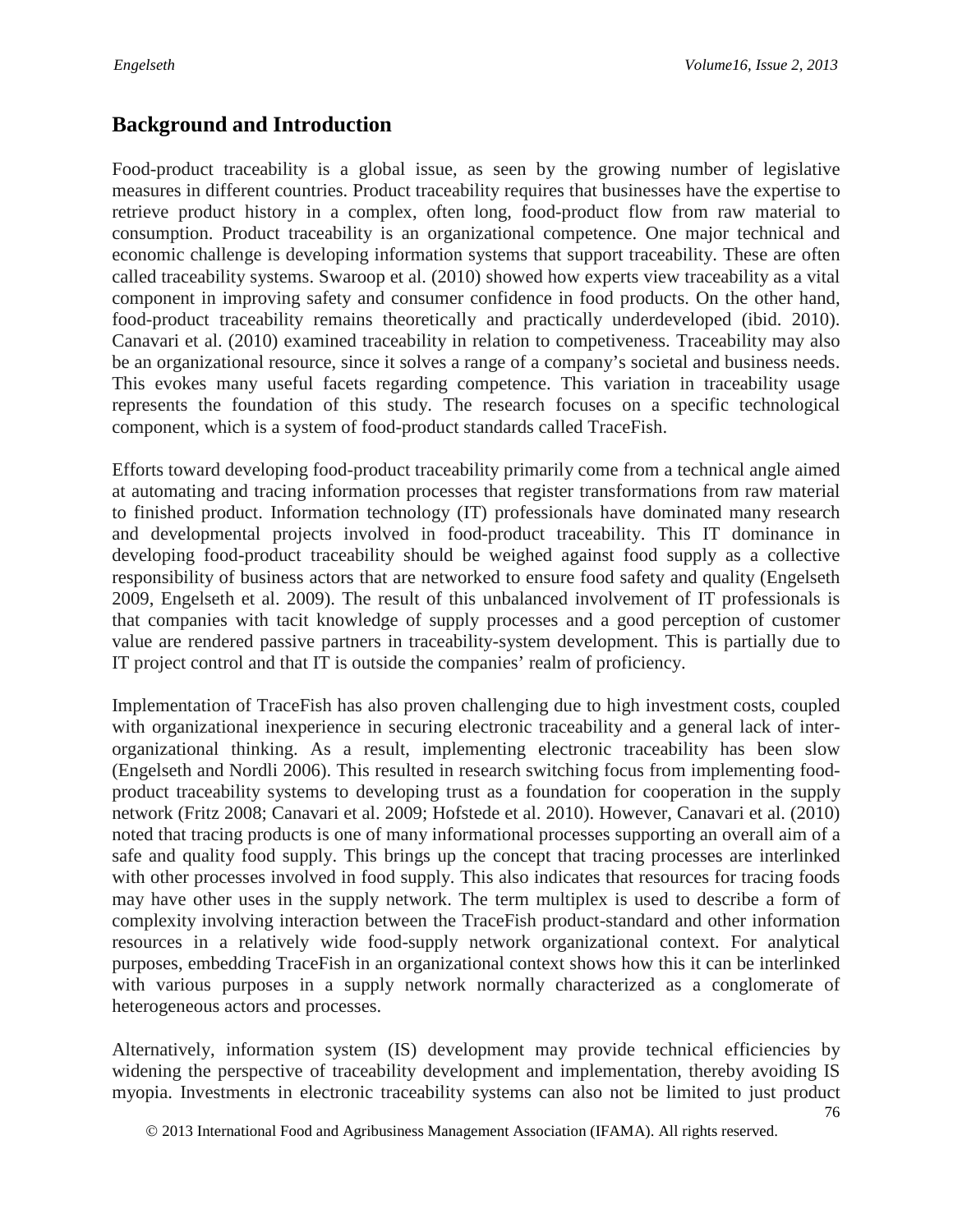traceability. When different IS system components are difficult to integrate, information processes may be duplicated. This is a form of waste that operates in parallel to satisfy the technical requirements of incompatible IS. This line of thought is in accordance with Engelseth and Nordli (2006). They proposed TraceFish as an economizing resource not solely as a means to facilitate a higher degree of automated product traceability, but to also include other potential societal and business uses in a supply network environment.

From a total cost perspective investment costs include other factors than a contracted price. A total cost of a purchase encompasses lifecycle costs as well as a range of "hidden" costs. This involves a mix of adapting the invested resource to business processes and adapting business processes to the resource. Finding the right balance between these adaptations in IT investment is never straightforward. Some help is found in that the aim of such adaptation should be functional; aligned with, if existent, an explicitly formulated business objective of securing customer value. The basic idea set forth in this paper is that food producers and distributors through investing in and implementing a potentially costly seafood product standard like TraceFish may increase the return on this IT investment by invoking uses in addition to those for which the standard was originally designed. Often understanding diverse use opportunities emerge over time among practitioners in organizations including both labor and management. Through this study we illustrate, however, in a proactive manner the multiplex use potential of the TraceFish seafood product standard. The concept of "multiplex" is used is this paper as an eye-opener; to evoke and underpin the potential of more than one use of the studied TraceFish seafood product standard. This approach to IT investment in food chains, searching for uses other than what the IT resource was originally designed for, is applicable to a range of business cases concerning IT investment in different types of food industry and in different stages of the chain, from raw-material production (agriculture/aquaculture/wild catch), through processing, distribution, and ultimately reaching businesses serving the end-user (retail/restaurant/catering). A focused study is provided here for illustrative purposes providing experiences of TraceFish implementation and use in a specific seafood supply network. The cases study illustrates a food chain including product traceability issues from a starting point of fishing herring off the coast of Norway, through production and Norway and then export to The Netherlands for further processing and retail purposes. This provides an inter-organizational, and therefore realistic setting for considering food product traceability issues. The supply network is a complex conglomerate of interconnected actors. Given that product supply is a collective responsibility and that traceability involves all actors who are stakeholders in product transformation and use, an end-to-end (or complete) supply-network analytical framework was used. In Alderson's (1965) analytical approach, a end-to-end, systems-oriented, marketing-channels model (transvection) is discussed and applied to analyze the potential for multiplex benefits of using the TraceFish standard in an IS.

# **The TraceFish Standard**

The unit of analysis in this study is the supply network. The TraceFish standard is an artifact in relation to its multiplex, technical potential in a predominately managerial organizational context. In exploring this use potential, it is vital to picture various features of this informational resource. The EU concerted action QLK1-2000-00164, "Traceability of fish products" (finalized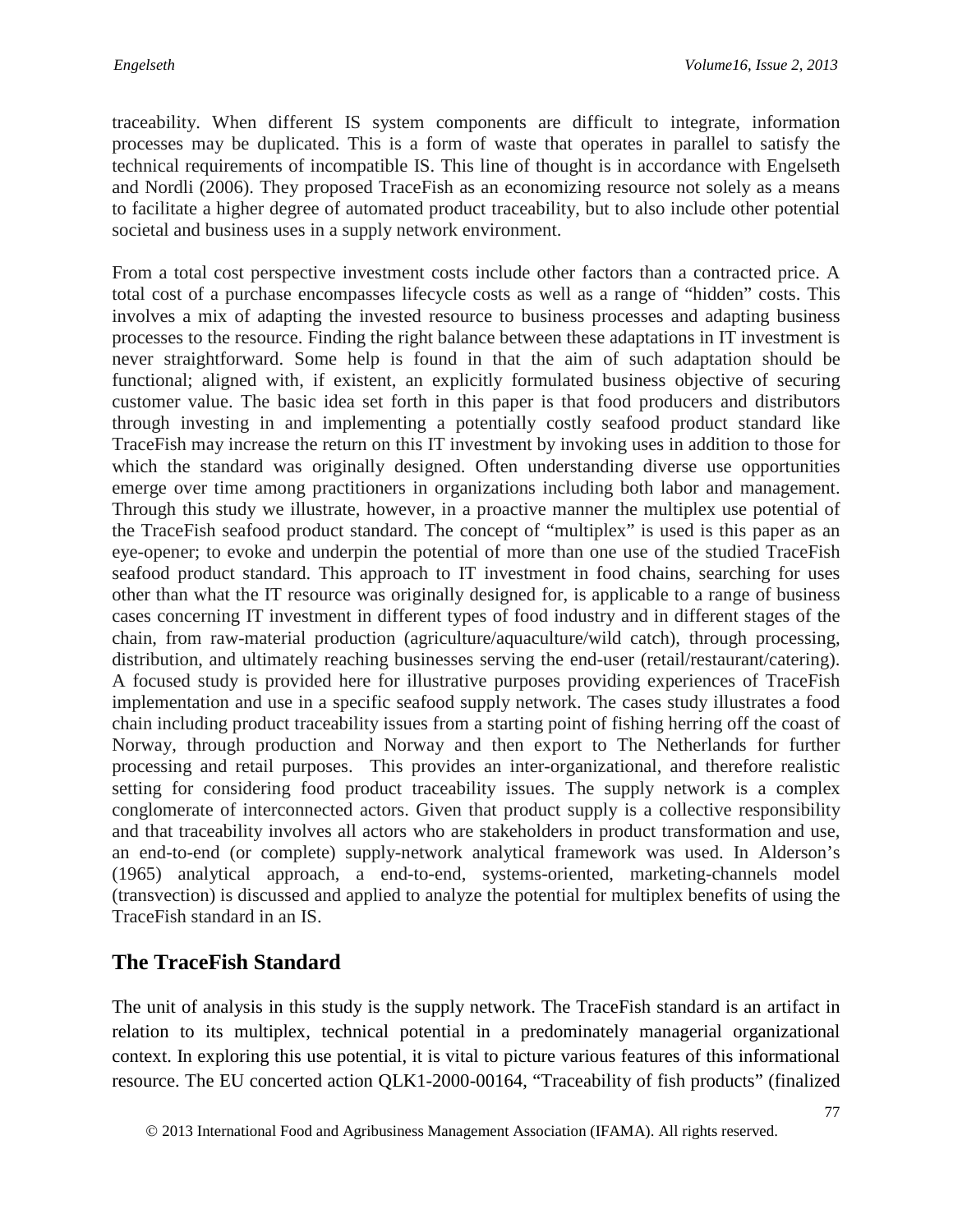in 2003), represents the foundation for developing the TraceFish CEN (European Committee for Standardization: www.cenorm.be ) standard. This standard enables precise classification of fish products through a complete supply network.

Studies regarding product traceability have cited a range of issues, including: litigation and economic risk, supply-chain integration, information connectivity, consumer perceptions of product quality, safety and traceability, inter-organizational information system compatibility, the relationship with tracking goods, and product and industry features (Florence and Queree 1993;Töyrylä 1999; Kees 2002; Van der Vorst at al. 2002; Bourlakis and Allison 2003; Senneset et al. 2006; Folinas et al. 2006; Van Rijswijk and Frewer 2008). These studies share a mainly technical focus on resources such as food characteristics and IS.

A product standard is one of a conglomerate of resources in an information flow in a supply network. The product standard is at the microlevel. Information flow is a logistical term, indicating purposeful information transformation in relation to time, place, and form to support goods transformations and product utility, measured from an end-user perspective (Heskett et al. 1973; Engelseth 2012b). More specifically, a product standard is a classification of product types. The level of detail is determined by the people developing the standard. The standard is usually administered by an organization that sets rules for standardization practice. TraceFish is administered by CEN, which classifies fish species, weight groups, fat content, and other potential indicators (depending on the product). This differentiates a seafood product at a generic (non-branded) level. This classification is mainly verbal and facilitates numerical coding. The purpose of any product standard is to secure quality in product registration, identification, and communication. It efficiently links a material product artifact to its representation within an information system.

TraceFish was adapted to facilitate numerical product classification through the Global Trade Item Number (GTIN) in the GS1 (www.gs1.org) system. The GTIN is an open (nonproprietary) classification system that uses bar codes. TraceFish is also adapted through the TraceCore extensible mark-up language (XML) standard to support communication of document information types between IS, using the internet. XML is a an electronic data interchange (EDI) type that provides a cost-efficient way to communicate documents, since it considerably reduces information system investment costs, compared to proprietary EDI solutions. The TraceFish standard provides a common numerical language that electronically links heterogeneous firms' information system. TraceFish contains three, voluntary, consensus-based standards for recording and exchanging traceability information in the seafood chains: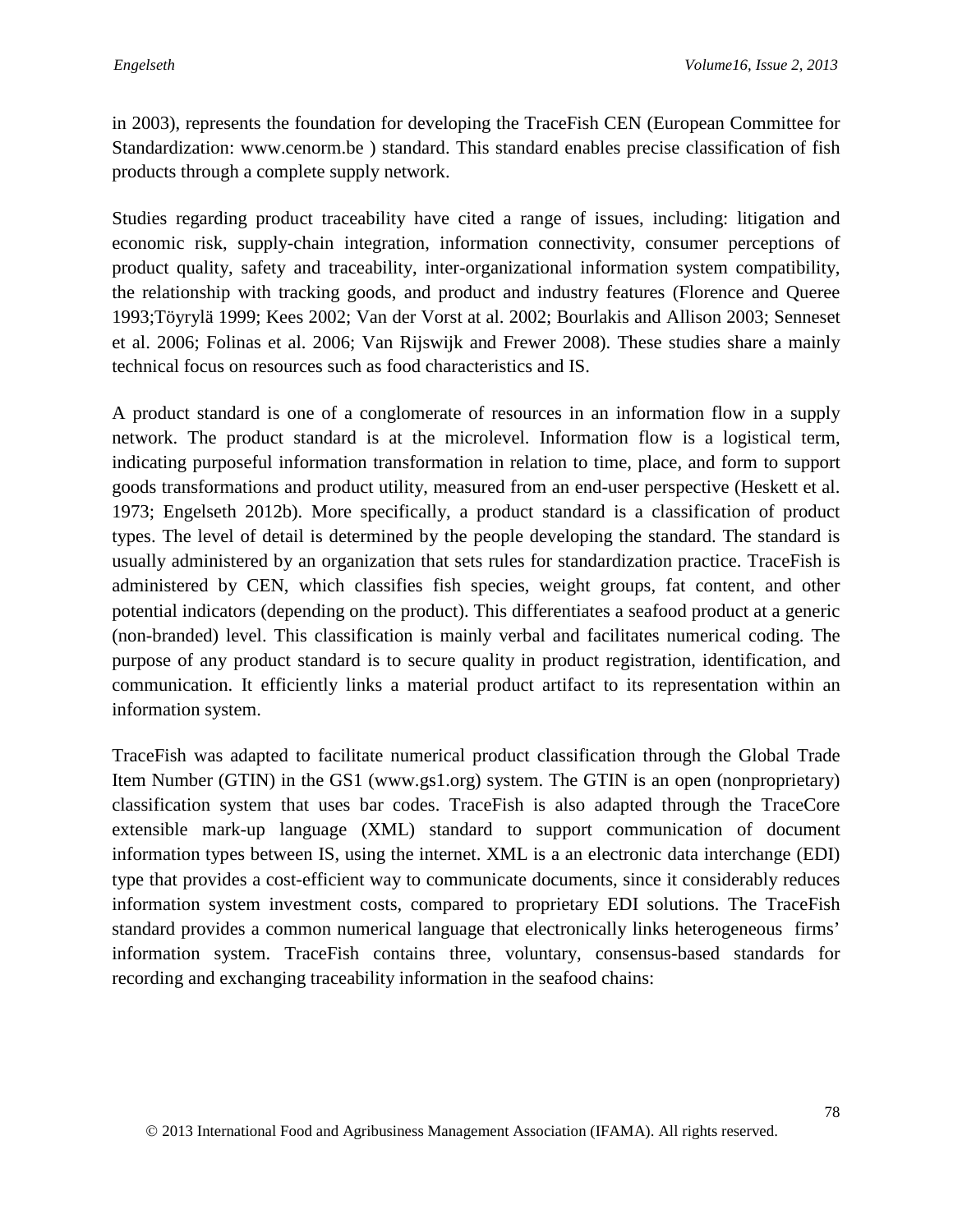- The farmed fish standard for full-chain traceability determines which data should be recorded in the captured fish chain, as well as how and where the data is recorded. This is distributed through CEN (CWA 14659:2003, Traceability of fishery products - Specification of the information to be recorded in farmed-fish distribution chains).
- The captured fish standard for full-chain traceability determines which data should be recorded in the captured fish chain, as well as how and where the data is recorded.. This is distributed through CEN (CWA 14660:2003, Traceability of fishery products - Specification on the information to be recorded in captured-fish distribution chains).
- A technical standard regarding how the data should be coded, transmitted, or made available in electronic form, including which existing electronic standard will disseminate data.

Several research projects in Norway are seeking to implement TraceFish to secure efficiency in traceability routines by integrating IS on fishing vessels, the pelagic seafood auctions administered by Norges Sildesalgslag (the Norwegian Fishermen's Sales Organization for Pelagic Fish), and industrial producers of pelagic fish products. Another project was concerned with developing an IS using TraceFish (as a GTIN code) to create bar-coded labels/markings on distribution packages. Developing the TraceFish standard is a continuous task, as new product classification needs and uses emerge (www.tracefish.org). This case study was part of one such research project.

Information system development involves a single firm investing in a mixture of information resources, including IT hardware/software and people operating these systems. Traceability systems are generally no different from other types of information systems. However, securing traceability is almost always an inter-organizational challenge. It involves developing information flows across company borders. Investments encompass traceability-system development and integration in several supply networks. IT is usually an outsourced, external competence. A traceability system is often an individually developed information system component. After implementation, the system is coupled with other information system components (such as human resources, supply-chain management, and accounting). This view of information system as a combination of components is embodied in enterprise resource planning (ERP) systems marketed by information system suppliers. An ERP system is a development of materials-requirement planning systems that is widened to encompass a range of business enterprise information systems. However, it may prove technically and organizationally challenging to secure a fit between various functional information system components developed at different stages of time and in different organizational contexts. Current ERP systems usually encompass traceability functionality and are in widespread use within larger food-production and distribution enterprises.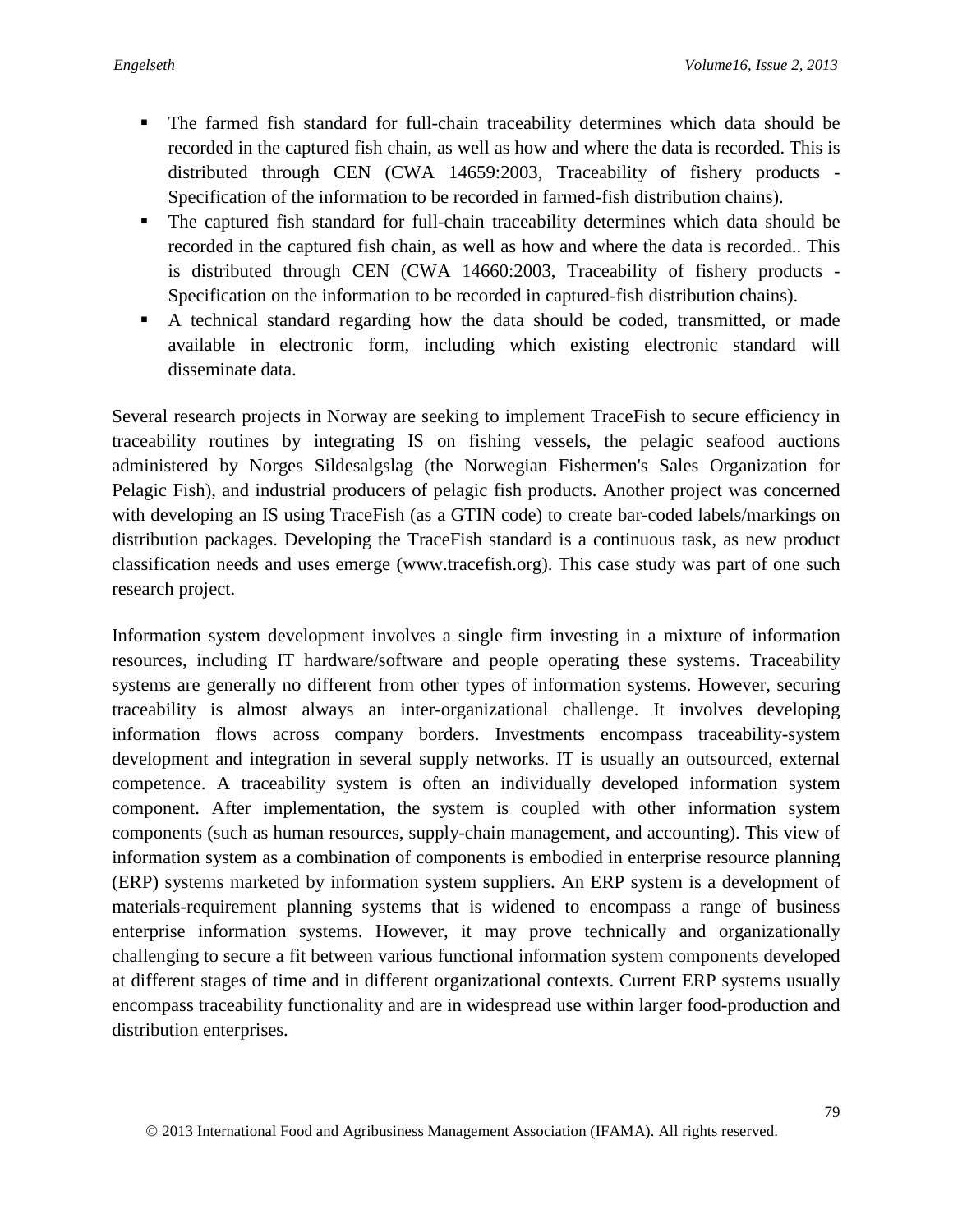### **A Transvection Approach to Product Standards and Traceability**

The preceding sections examined how TraceFish is implemented and used in a complex seafoodsupply network. This part presents an approach to examine the multiplex potential for TraceFish use, based on a marketing-channels model. Transvection, although largely unknown today, should be regarded as a classical management model (Alderson 1965), given its conceptual interlinking of customer value and value creation. This model was used to create a framework to study and analyze end-to-end food-value networks (Engelseth 2007; Engelseth 2009; Engelseth and Felzensztein 2012; Engelseth 2012a; Engelseth 2012b). Alderson (1965) proposed that the concept of transactions be complemented by transvection to fully understand and develop customer-oriented product supply. While transactions are concerned with sales and purchasing activities, transvection is predominately a logistical concept found in publications usually classified as marketing literature. This provides a cross-functional approach, from a time in management literature when logistics and supply-chain management were emerging as academic disciplines with unclear borders with marketing theory. Early marketing-channel models (e.g., Alderson 1965) provided the basis for cross-functional analysis by interconnecting a marketing and logistics perspective of supply efficiencies. An interesting aspect is that this logistical model enhances what is now known as customer value, which is; an increasingly prevalent concept in business research and practice. In business practice the transvection model may be applied as a powerful tool in drawing an end-to-end picture, a mental model, of the inherently complex food supply network. This perspective is especially important in regards to food product traceability since occurrence of food product discrepancies through flows of food transformations must be accountable from "sea or farm" to "plate and fork". The transvection is accordingly a functional food chain development tool that helps to cure managerial myopia through providing a complete picture of how goods and information are transformed the supply network. This end-to-end chain knowledge empowers managers through increasing understanding of how value is created in the supply network when seeking to develop product traceability systems in an obscure sea of IT potential.

Marketing-channels literature highlights the number and roles of intermediaries involved in product supply to an end-user (Rosenbloom 1995). These supply roles depend on characteristics of these individual firms and their organizational role or position in a supply chain. Alderson (1965) explained that product supply involves a complete, multi-tiered channel, consisting of a heterogeneous set of actors. He also included technical logistics of supply. The transvection model provides an end-to-end view of product supply and encompasses both a marketing focus on transactions, as well as a logistics focus on value creation by transforming goods. Producttransforming activities are carried out in accordance with the step-by-step transvection model, creating a cumulative whole that can be measured in relation to customer value upon receiving the product. Figure 1 shows the transvection model.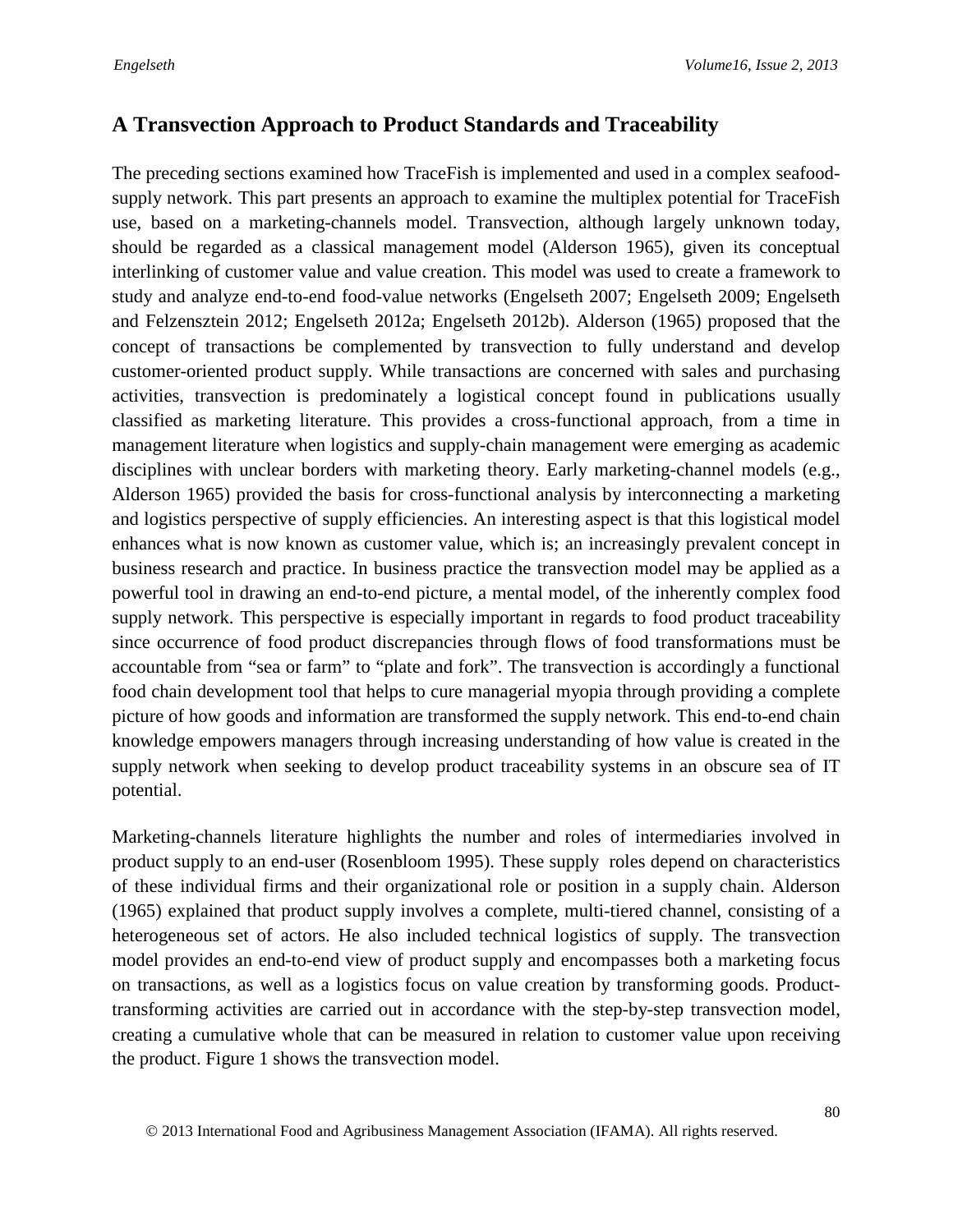

**Figure 1.** The transvection model (circles indicate sorts, and arrows indicate transformations).

Technical product transformation can be measured in terms of time, place, and form. This shows sequential product dependencies. Thompson (1967) labeled this form of product supply as "longlinked technologies," which represents an industrial classification. Because this term may not be very clear to the reader, we will attempt to show a picture of prolonged time and distance in physical distribution and sequentially dependent food transformation.

In Thompson's (1967) view, these different technologies are sequentially dependent. In the food industry, value creation depends on transformation. This is not the case in service and handicraft value networks, where the fundamental forms of dependency are reciprocal (Stabell and Fjeldstad 1998).

In addition, sequential dependencies may vary between different physical distribution forms. For example, manufacturing does not involve prolonged farming, which is a heavily culturally embedded industry in very small firms. This shows the potential for more precise classification of sequential dependencies found in physical distribution. Evoking the core importance of sequential dependencies in food supply also provides a foundation for analyzing creation and use of information resources, including product standards. As products are transformed, information about them also changes. A product standard helps visualize and communicate information about transformation.

The TraceFish standard simplifies comparison between identical products or combines transformed components in relation to time, place and form in the flow of goods. TraceFish provides information about seafood, which is a biological artifact. They may efficiently provide information about raw material for processing or link the final seafood product with where it was slaughtered and packed.

Conceptions of customer value are interlinked with product transformations. The transvection model depicts piecemeal transformation of goods through a series of complementary activities that provide time, place, and utility of products. Utility can be interpreted as customer value, while the provision of utility can be called value creation. This long linking of value generation and value realization encompasses customer responsiveness. This can be modeled as technical linkage between the end-user, intermediaries, supporting actors, and initial suppliers. From a multistage, food-supply viewpoint, matching value generation with realization occurs in sequences of events involving different supply-network actors. One important feature of TraceFish's utility is how it realizes customer value. This is true for value creation from a supply side, as well as perceptions of supply quality from the customer side.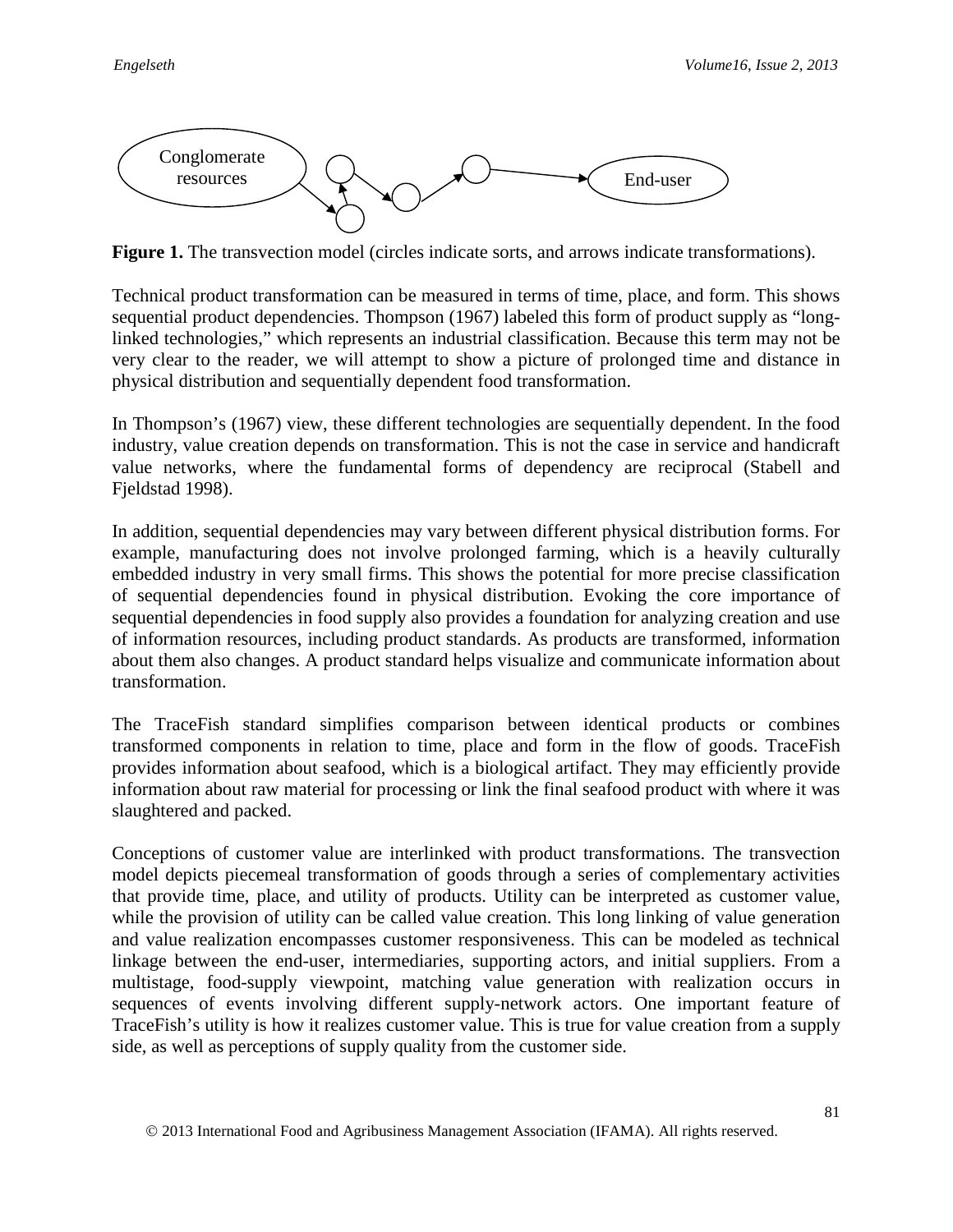Transvection (Alderson 1965) provides a way to model the piecemeal, sequential nature of seafood-product transformation, which generates customer value by a series of intermittent decision-making events that Alderson termed sorts. The TraceFish standard facilitates this process by contributing to information-flow efficiency, as well as in interactions with the flows of goods. These two efficiency aspects affect goods transformation. TraceFish has an indirect impact on efficiencies in the flow of goods. Since value is created through product transformation, product information is an important boundary-spanning resource that links various local and event-specific customer perceptions of product features as they are identified in product flow. Because supply-network actors sequentially transform the product, the end-user registers these transformations and perceives responsibility in securing safe, quality food. Accordingly, the information flow is sequential when focusing on how product information reflects the product itself. This product flow, embedded in the supply network or chain, is the organizational context for providing utility through transformations of product "time, place and form features" (Alderson 1965).

Decision-makers in the supply network are influenced by the degree of integration between firms in multiple tiers. However, product information is more intricate than the product itself. Products have past, present, and future states that may be seen through orders, forecasts, tracking, and tracing (Engelseth 2007). The same information about a specific product can be duplicated and transmitted to different recipients. Therefore, the IS is more complex than the logistical productflow system.

Product flow is the key value driver in the supply chain. People (labor), competence, information, IS, the focal product, other products, packaging, facilities, and equipment are used to make decisions regarding product flow. In accordance with Alderson's (1965) transvection model, a sort represents a local and event-specific arena for supply-chain actors to combine people, knowledge, products, facilities, and information into a dynamic resource. By focusing on customer value as the prime indicator of supply purpose, it is natural to term TraceFish's organizational context as a value network, rather than a supply network. This paper applies the transvection model to approach the "value network" (Engelseth 2012a). It retains the original logistical focus on the flow of goods to evoke the multiplex use of the TraceFish product standard. We generated the research question: "What benefits may product standards, specifically the TraceFish standard, provide from a transvection-model approach?" The case narrative provides a basis for analyzing how the TraceFish standard may support value creation in an industrial network.

# **Method**

The empirical data was collected for a research project called TraceFish Use, financed by the Norwegian Research Council. The project leader was an IT company that specialized in packagelabeling systems. The research consortium also comprised a Norwegian pelagic (herring and mackerel) seafood-processing firm and its main logistics supplier for shipping goods to the Netherlands. This project aimed at implementing the TraceFish standard at one of three seafoodprocessing factories and linking it with the existing ERP system. Operationally, the project involved implementing a package-labeling system using the TraceFish standard as a central information component with other information systems to support fully inter-organizational,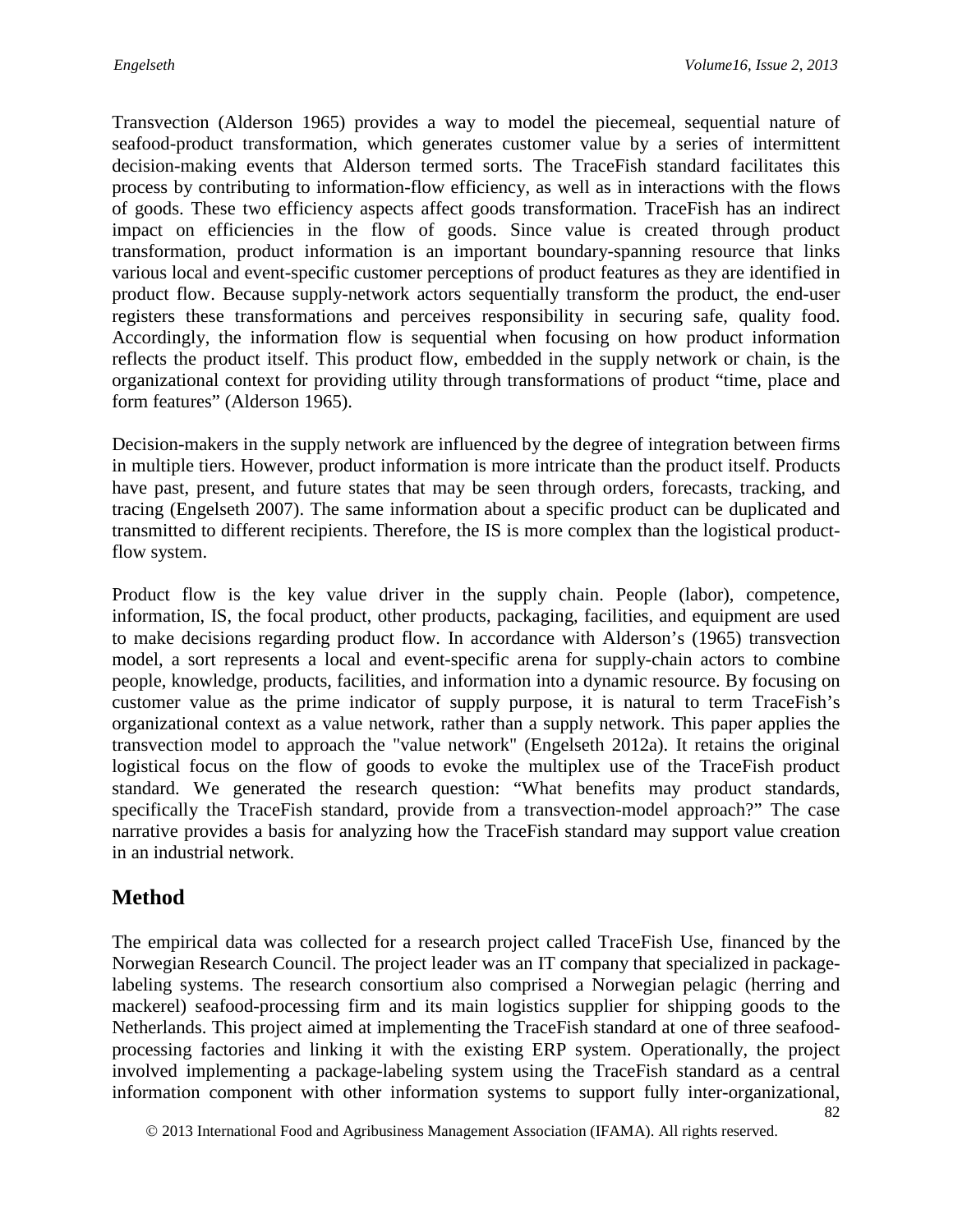electronic traceability. The data in this study was presented with a preliminary analysis as a conference paper (Engelseth and Nordli 2006).

The data is further analyzed in this study with the transvection model discussed in the previous section. This case study was driven by the project's need to embed the package-labeling system in a wider, inter-organizational context. It focused on the TraceFish product standard as the unit of analysis. However, this standard is hard to follow in an empirical setting. It was more practical to use Alderson's (1965) transvection model as a research guideline to trace the product (particularly product information) back from finished state to raw material. This was in accordance with the transvection model of studying it in an upstream pattern.

For practical reasons, the initial interviews were conducted with the seafood producer's marketing organization to gain an initial overview of end-to-end product transformation. Interviews were then conducted to describe the flow from raw materials to finished product. In the initial interview, we got a relatively clear concept of the final product state to which we wished to relate the raw material. Subsequent interviews provided detailed descriptions of information and product transformations, as well as different perceptions of supply propose in the network. Interviews did not strictly follow an upstream pattern, especially since informants were geographically dispersed. Some interviews were conducted with informants in Norway, while other interviews were conducted in the Netherlands.

This is a case study that explores the complex, embedded nature of product information. Ellram (1996) stated that case studies provide "depth and richness, allowing the researcher to really probe the how and why questions." In accordance with this statement, the case-study research strategy was chosen to capture the details and complexities of using GTIN TraceFish in the diverse settings of a supply network. While the unit of analysis in this study is the supply network, the unit of analysis, while conducting the case study was product information. Product information involves different rules that may be explicit, including using standards. TraceFish was not yet implemented throughout the supply network. This meant that the study aimed at accounting different forms of product standards and their interlinking use in goods identification. Data was collected on goods identification and descriptions of actual product-tracing incidents.

Since this was an exploratory investigation, the case study encompassed an iterative inductive method. Iterative methodology is inspired by dialectic epistemology. Each interview involving analysis directed the next stage of inquiry to find new understanding and conceptualization. This is a common feature of case studies, according to Eisenhardt (1989). Research follows an emergent design, including continuous iterations between theory and empirical findings that involved adductive reasoning through trial and error (Kováks and Spens 2005). Findings are progressively noted in a research protocol and new empirical findings with theory are explored. Theoretical understanding gradually develops.

Since this study was rooted in a relatively postmodern ontological stance, validity and reliability were considered with alternative terms (Lincoln and Guba 1985). Taped and transcribed interviews, together with additional observation notes, were provided to ensure an audit trail, which is a vital component in establishing credibility and trustworthiness (Erlandsson et al.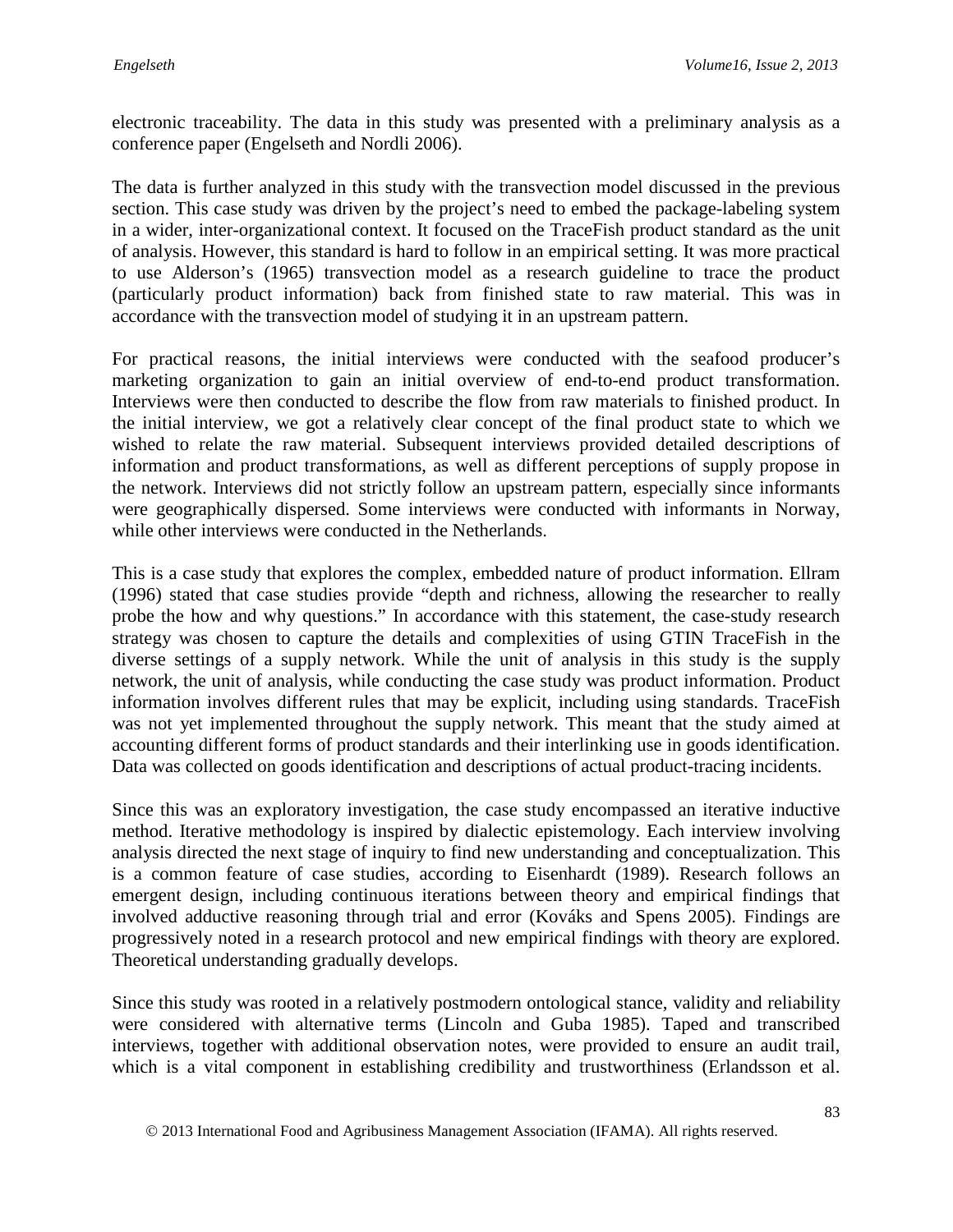1993). Informants were also allowed to inspect interview transcripts to ensure accuracy and provide additional comments.

From a vague initial understanding of the research problem concerning the TraceFish standard, more specific research issues became evident. This may be compared to hypothesis formulation based on empirical data that further steers the research process (Eisenhardt 1989). Because this is a single case study, there may be limitations on the degree to which findings may be applied in other industrial settings. Theoretic generalizability (Merideth 1998) and transferability (Lincoln and Guba 1985; Erlandson et Al. 1993) are terms used in a non-positivist, qualitative research tradition to address the question of generalizing empirical findings. This study aimed for analysis of empirical findings to generate theory that may be used in different settings. This transfer must be done with caution, adhering to a range of empirical particularities. Since this material is published, analysis is also subject for debate also contributing to theoretical development.

Informants all had key roles in their firms and were chosen to provide different perspectives of TraceFish use in the supply network. They were briefed that this was a case study aiming to describe information and product transformations, with an overall goal of better understanding how to improve product traceability though electronic interlinking of information flows between firms. Informants provided described the logistics processes, as well as marketing-channel roles, in the supply network. We avoided conflicts of interest because this case study represented research, rather than process development.

The 15 semi-structured interviews involved open-ended questions provided as a guide. Each interview guide was created specifically for each informant. Guides were influenced by preceding interviews, along with preliminary analysis noted in the research protocol. The research design was flexible. Ad-hoc questions were often formulated when fruitful issues arose during interviews. Each interview created a foundation for a following interview. This was part of the research's emergent and iterative nature to develop new understanding regarding TraceFish use. Interviews were sequentially dependent on each other in developing the research protocol and theoretical understandings regarding TraceFish use.

### **Case Narrative**

#### *The Product Flow*

The product flow follows a specific path chosen for research purposes. This path is one flow of goods in the complete supply network. This structure of the case narrative was chosen to reduce the complexity of this text. Figure 2 shows the flow of North Sea herring from Norway, to a specific producer of finished goods, and then to retailers.

Fish bound for the Dutch market mainly consists of small herring filets caught during a short season in the spring. Fish quality and size categories for herring are: over 300 g; 200 to 300 g; and 150 to 200 g. Large fishing vessels use nets mounted on the side of the ship to catch fish. Catches vary from day to day. Fish are hauled into ships' refrigerated holding rooms, where they are kept up to 48 hours before delivery to the land-based processing facility. The fish-processing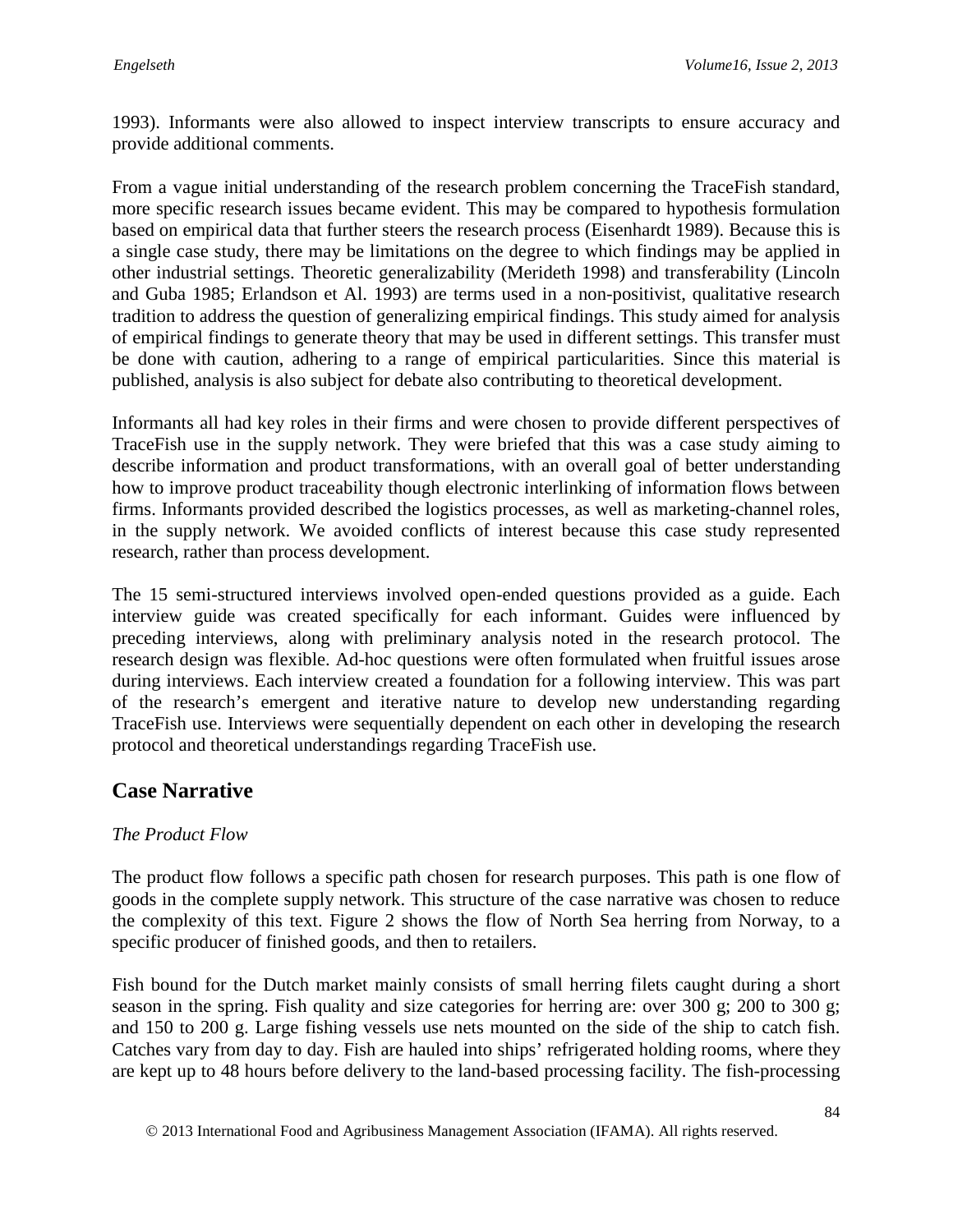plant receives the goods at port through a device that sucks the fish through a funnel from the fishing vessel. Semi-automatic production lines fillet the fish before they are packed.



**Figure 2.** Flow of North Sea herring through different principal (marketing-channel actors) and supporting facilities from Norway to the Netherlands.

The Norwegian producer distributes most of the fish products sent to the Netherlands. The package is an innovative foil pouch that vacuum-seals the goods, thereby increasing durability. Approximately 20 kilo of goods are contained in one automatically labeled package. Pallets of packages undergo a 10- to 12-hour freezing process to -25 C°. A forklift then moves the pallets of goods to the storage facility in the production plant. The product may be stored for up to a year, depending on market features.

Reefer (cold-storage) ships or containers placed on ships transport goods. The frozen goods are sturdy, reducing damage. Most goods are loaded directly onto a truck for a short trip to the importer's storage facility on the other side of the harbor. Goods can also be transported directly to the finished-goods producer. A forklift unloads goods off the truck into the customer's coldstorage facility. The goods remain there until they are sold, primarily to other Northern European customers.

#### *The Flow of Information*

Personnel on the fishing vessel register in the ship's log the size and quality of the catch. The vessels vary greatly in size. In parts of the season, as many as 50 vessels will be in the same location. Norges Sildesalgslag receives this information by radio or mobile phone. A blind auction sets the price of the fish. There are four to five Web-based electronic daily auctions. Each purchaser (the raw-material producer in Norway) bids on the catch of a chosen fishing vessel located near their processing plant. After each auction, the purchaser can get an idea of who won the bid and use this information on subsequent bids. Purchasers are informed about the size of the catch, measurements of the fish's fat content and the general appearance of the goods.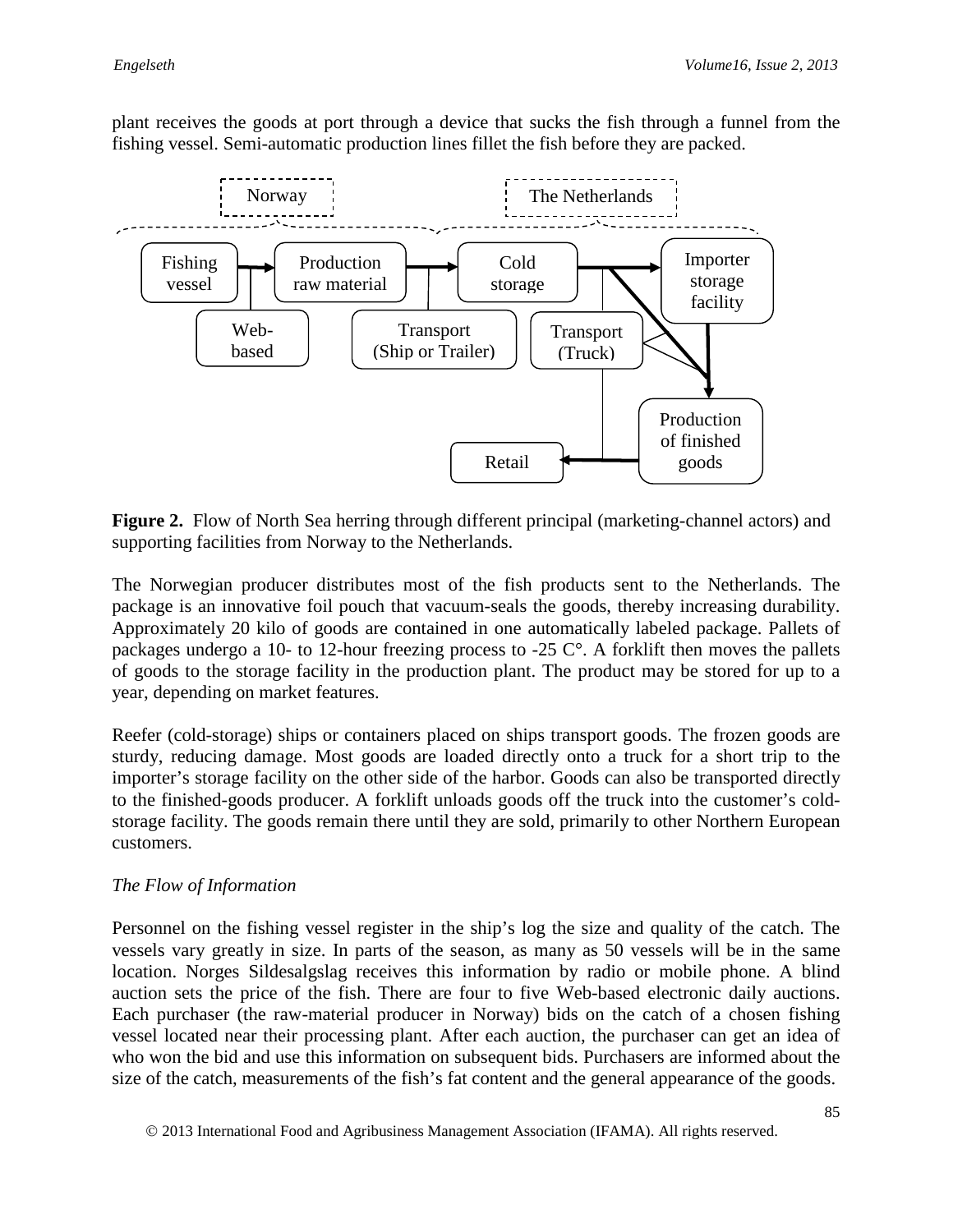When the purchasing contract has been agreed upon through the auction, the boat communicates the anticipated time of arrival at the production facility. Upon delivery, the processing facility carries out quality control and certifies the supplied batch. A batch comprises the catch of one boat from a single day. Catches from two different days are kept in separate tanks on the vessel and registered as separate batches. The producer classifies the batch in accordance with three size categories. Fish size is used as basis to classify different product types. The producer's IS then registers size group and fat content.

Goods are packed into distribution-level packages, most often containing 20 kg of fish. The producer then labels the distribution packages with a GS1 standard transport label containing information about the batch, production date, best-before date, and information classification, in accordance with the TraceFish standard. The TraceFish classification is also printed in numerical and bar-code form on the transport label. The producer scans packed goods and registers the volume placed in cold storage. When orders are received from customers, the volume is scanned when goods leave the storage facility. Goods are tallied by scanning as they are loaded on the truck or ship. This tally is used in the bill of lading sent to the customer and the transport company. The producer's sales representative uses this updated inventory information registered in their ERP system as a basis to promote its products.

The Dutch producer informs the transport vessel, customer, and cold-storage/transit facility of the vessel's expected docking time at its destination in the Netherlands. The sales office informs the operator of the transport ship and registers this agreement in the ERP system. Invoice documents are sent as email attachments to the Dutch importer, and a packing list is sent to the transport company by fax or email. The transport company verifies the goods' arrival to the coldstorage/transit facility by faxing a transport document to that facility. The different actors in the supply chain log product temperature during transport and storage. Customers demand this information when they detect product discrepancies. Providing "cold trail" information is a highly manual process. When goods arrive in the Netherlands, the cold-storage/transit facility and the vessel operator do a tally control by manually counting pallets. Tally discrepancies are the responsibility of the transport operator and are financed by transport insurance. The coldstorage/transit facility operates an IS that is well-adapted to GS1 standards. On the other hand, the Dutch importer uses a small IS with a three-digit proprietary code to register and monitor inventory. The Dutch producer uses the ERP system to support automated ordering systems with its retail customers.

#### *Roles of the TraceFish Standard in the Supply Network*

Overall, pelagic fish is a high-volume, low-value product. The Norwegian producers are squeezed between profitable catches and profitable retail. Although frozen fish can be stored for many months, producers are forced to sell as quickly as possible on the market. This economic situation also affects investments in the supply network, including developing IS, supplynetwork connectivity, and seamless electronic traceability. The few reported incidents of product tracing involved a simple form of manual tracing. The foreign customer phoned the Norwegian producer, who then checked production records on their intra-firm IS. There was no automated information connectivity between the different supply-network companies. On one occasion, the source of the discrepancy was already detected through control routines carried out by the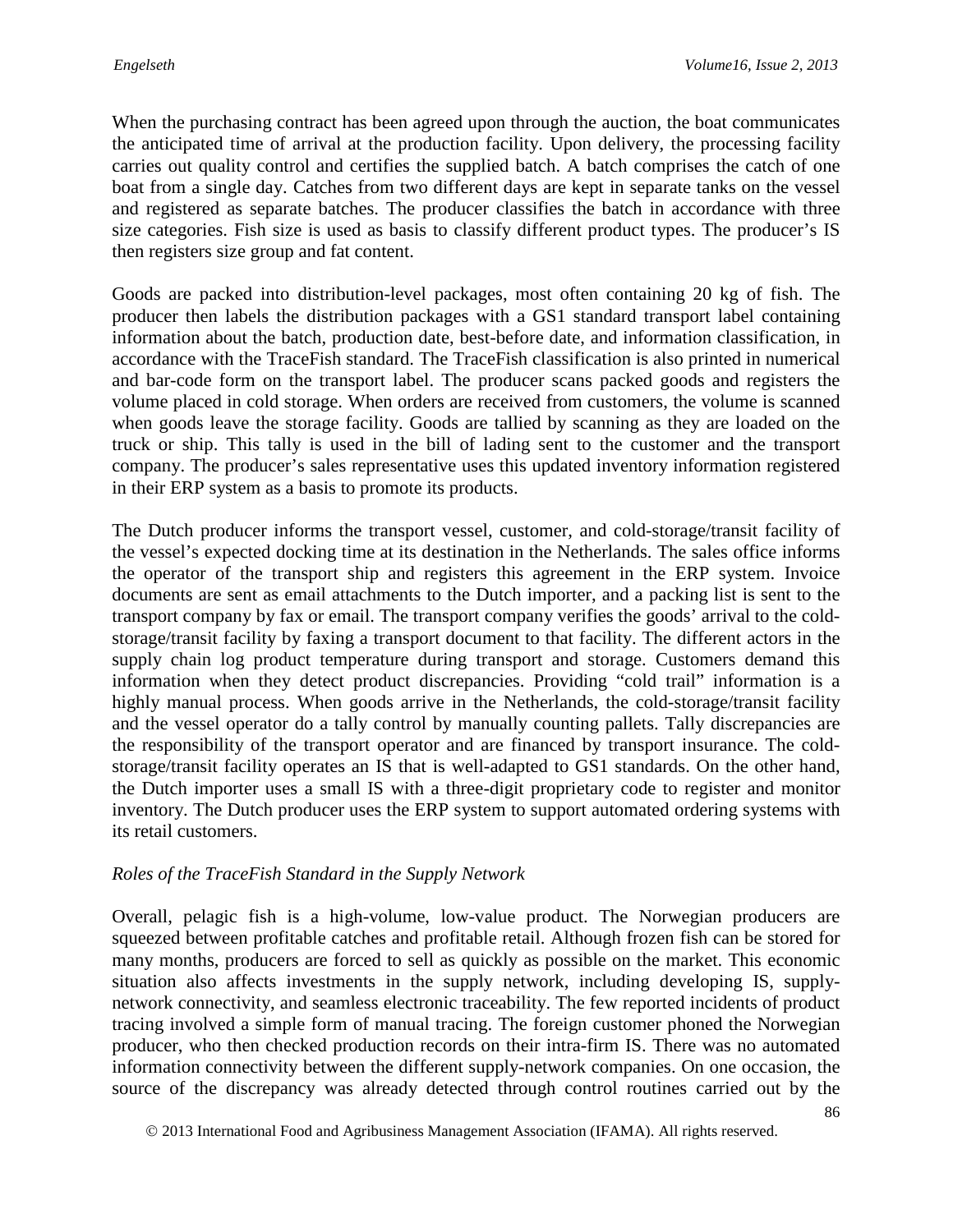producer. On another occasion, the grounds for tracing the product may have been to negotiate a lower price. TraceFish is thereby an element in a system to secure product traceability. The producer is the sole user of TraceFish to label goods.

# **Analysis**

According to the transvection model, the crucial location of product-value is found in relation to end-use. This was also starting point of analysis. Customer value, based on the transvection model, is result of a set of sequentially dependent decision-making events (sorts). The transvection shows how sequential dependencies in the product flow also affect information flow. Product history embodies past sequentially dependent product transformations in a supply network.

From Alderson's (1965) perspective, the studied supply network has an important technical aspect that involves sets of sequentially ordered decision-making events. This is in line with Thompson (1967), who highlighted how different industries have different resource-dependency patterns. Since transvection predominately illustrates sequential dependencies, it is well-adapted to analyzing various forms of food distribution.

Supply-network integration involves more than developing trust and actor relationships. It is also a technical imperative. Business relationships constitute decision-making events combined with knowledge of product value objectives. These objectives are affected by how to attain value through technical product and information transformations. In other words, value creation meets value realization. Supply network integration provides guidance on how to integrate customer value into the value creating processes that transform food products.

Decision-making events (sorts) represent a meeting place between the technical and organizational realms. Product-supply information is predominately technical and chronologically measured. Time may be either relational or chronological (Hedaa and Törnroos 2002). The transvection sort involves combining two levels of time: the past, present and future states of products along with the preceding and following operational sorts carried out at a specific time at the organizational level. The technical level involves creating value, while organization involves decision-making to support operations. Figure 3 models TraceFish as an integrator between a product standard and product transformation.



**Figure 3.** The product standard as integrator between organizational and technical activities.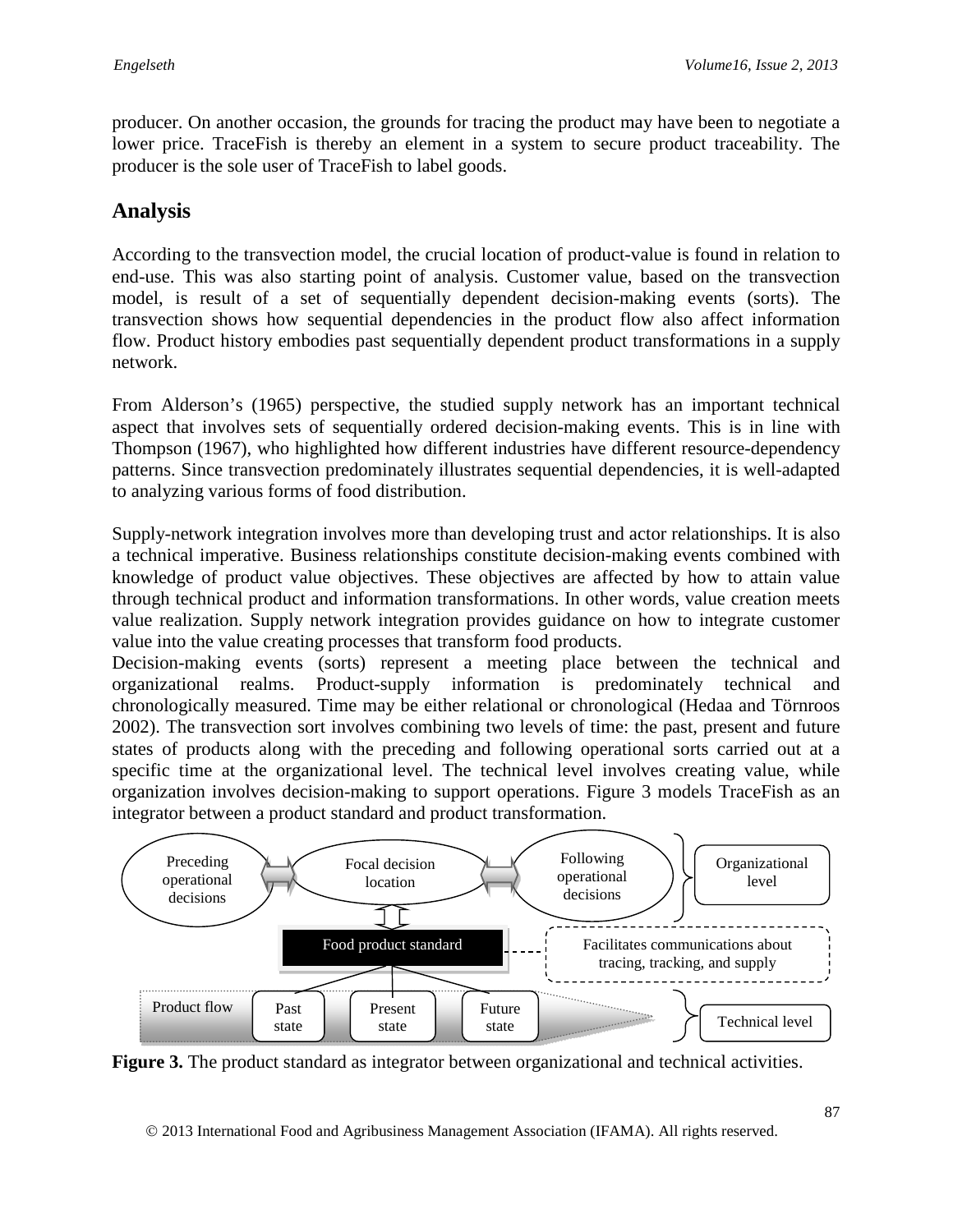Figure 3 shows the core of a product standard integrating organizational decision-making (sorts) and technical components. The model shows how product information is intertwined with time. The time factor is also associated with activities. Combining time aspects of product supply evokes how timing involves relative time ("before"-"now"-after") and chronological time (numerical variable) (Hedaa and Törnroos2002). These aspects of time and timing are associated with different activities. Timing is also associated with supply purpose.

The TraceFish standard interlinks supply purpose with the product flow. There is no demand that product standards be used, especially not from a complete food chain perspective. The demand in most countries is related to product traceability leaving it to practitioners to find our how to meet this product information demand. The TraceFish seafood product standard simplifies designing and organizing the information flow thereby supporting information flow quality. TraceFish is an information resource that increases information quality when supply network actors jointly invest in its implementation and use. The multiplex use of this standard involves potentially a higher investment cost and later economizing this use in relation to multiple informational functions classified in Figure 3 as tracking, tracing, and logistical product supply.

Food-product standards improve connectivity since they also facilitate standardized terminology regarding product features. The open TraceFish standard is a low-investment, modular (interacting with other heterogeneous resources) resource that supports connectivity and transparency in the information flow by interlinking the past, present and future states of products in relation to different actors. Information distortion is reduced by using a product standard that automates goods identification and seamless communication between operational decision-making events.

Furthermore the product standard facilitates viewing information as a set of components where features of product time may easily be seen and compared with each other. Given the centrality of products in generating value, the standard is a simple central resource that potentially drives supply-network integration efforts. This involves a wider range of uses than the traceability function for which the standard initially was developed. Accordingly, TraceFish may facilitate value-network integration.

Based on an assumption of economizing by uncovering potentials for multiplex use of the TraceFish standard, different actors may develop information flows to explicitly seek to uncover its complexity. This modular approach in which information-flow resource components are designed to function together for different purposes simplifies developing information exchange in a complex food supply network setting. This regards designing new information systems, implementing them as well as use and later further development. In an initial development phase, TraceFish laid the foundation for automating informational processes for connectivity between information systems. However, information system strategy should not stop at initial usage (such as product standards explicitly designed to support traceability), but instead seek a wider range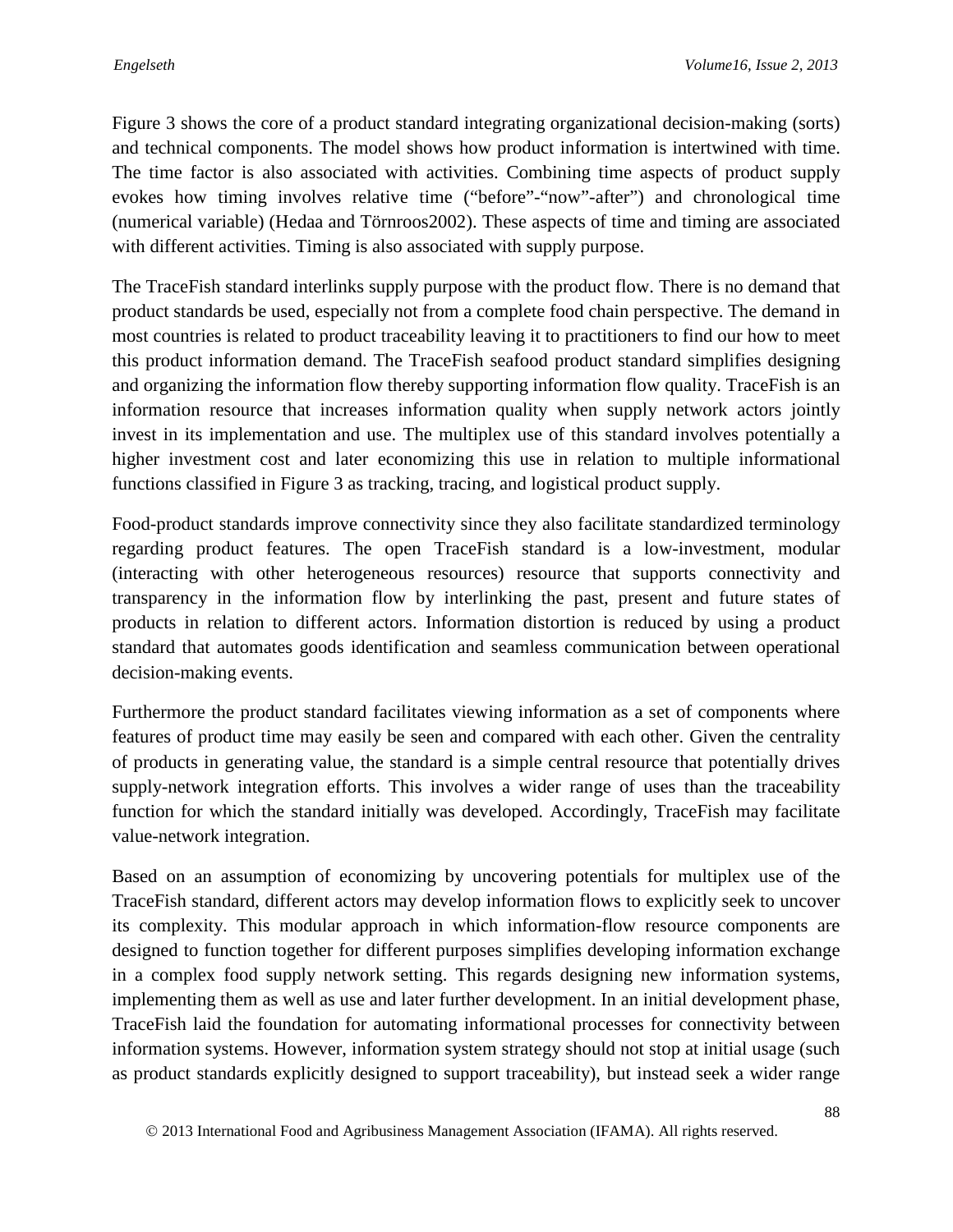of uses not necessarily explicitly found in the core resource's development process. TraceFish is a generic information resource that can support daily supply activities by enhancing goods identification and communication. Improved goods identification and communication may better support activities such as production, logistics, purchasing, and sales.

The TraceFish standard may also support process automation when used with GTIN numerical standards so that a product document can be seamlessly communicated from seller to customer and numerous logistics providers. This will reduce administrative costs and potential errors associated with manual document handling. Most important, using a product standard to facilitate seamless information exchange is a tool to secure customer value.

Supply-network integration may be classified in relation to different measurable variables, including access to inter-organizational information systems (Frohlich and Westbrook 2001). Since many food-supply networks remain a conglomerate of loosely integrated actors managing their internal processes, weak supply-network integration is accountable as manual operations in the information flow. Litigation associated with traceability requirements thus influenced supplychain integration efforts and increased motivation to develop end-to-end information transparency.

In practice, manual solutions are preferred, since this reduces investment risk. Although trust is fundamental in integrating supply networks, the case narrative did not find lack of trust to be a fundamental obstacle to integration, other than limiting investment in traceability systems. The total cost issue related to information system investment is vital. Although smarter, hi-tech solutions encouraging supply-network integration are available at a relatively high investment cost, simple and safe solutions are preferred when the product information flow spans interorganizational boundaries. Manual product tracing is also understandable since tracing is seldom required and plays a relatively peripheral role in relation to daily value generation through product transformation. Information transparency is achieved with minimal investment.

The case narrative shows that business actors usually navigate the supply network by interacting with their first-tier partners. An alternative view of supply integration is achieved through evoking the complete supply network by highlighting the transvection model. This view involves interdependencies between multiple tiers of actors, including both vertical (organizing complementary activities) and horizontal (organizing similar or alternative activities) aspects of integration. From a business perspective, traceability implementation demands applying a complete, multi-tiered, end-to-end scope to analyze product supply. It should also include internal integration. Information systems cross the functional borders found in firms. Different functions should therefore take part in information system development. In addition, IT enabled process development should utilize labor as well as management. Labor, being close to operations, sees problems to which management may be blind. Without coaching, labor may not be motivated to see nor report potential for information system development.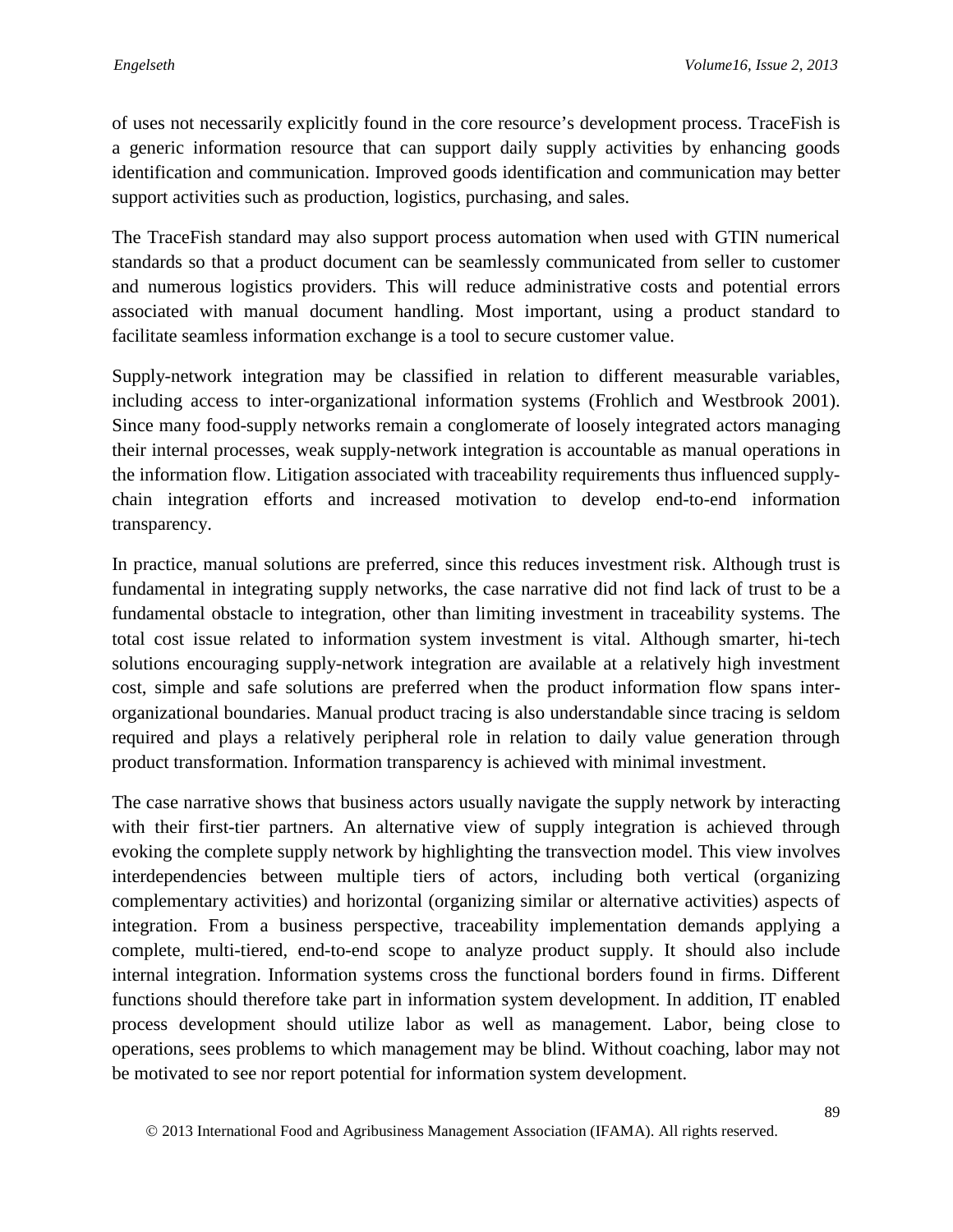# **Concluding Remarks**

The linkage between the information system and IT capabilities should also be considered when IT suppliers promote and sell their traceability solutions. There is no limit to how wide this perspective may be, from an internal-firm and a supply-network perspective. Within the firm, product traceability may be linked with existing information systems for a range of uses. There is a need for product traceability from an inter-organizational perspective, since tracing products inherently concerns following goods identifications and registrations through the product history in its flow toward the end-user. However, developing information connectivity between firms is more challenging than within firms, due to trust, power, and conflict issues in the supply chains.

TraceFish is an informational resource with a range of divergent potential uses to explore a wider range of economies related to information system investment. The standard is a fixed resource to which other information system components must relate. In this manner, the standard is the glue in supply-network integration efforts. To support this development, actors need to move toward a common supply-network mindset when business managers seek to develop product traceability. Information system development involves people and decision-making. The product information standard is merely a standardized facilitator. For business practitioners this evokes an understanding regarding how a technical artifact, a food product standard, is a tool that supports integration necessary for achieving successful information system development.

Information systems are explored through the literature review and the case narrative as conglomerates of information-resource components. Managers should seek microlevel solutions, without forgetting the broad picture of what information systems can do as a unified mix of heterogeneous components. TraceFish can be used to develop seamless product traceability through the use of GTIN-based numerical product standards.

However, a greater potential for investing in traceability systems should be considered. Traceability is designed into the overall inter-organizational food-distribution system. The transvection model shows a piecemeal picture of product supply. This should also stimulate a more piecemeal perception of information flows and how interactions between companies involve boundary-spanning that need not require expensive, proprietary-system investments. Rather, the use of standard open systems should enable boundary-spanning in a simpler and less costly manner.

While the TraceFish standard was developed to make seafood traceability more efficient, its main usefulness is found in supporting decision-making to direct product flow. This study reveals a simple truth that may be forgotten when different professions, functions, and companies inter-mingle. This mingling may hide obvious facts, such as that a resource has several potential uses, which may not always coincide with the original design. This indicates opportunities for economizing value-creating operations.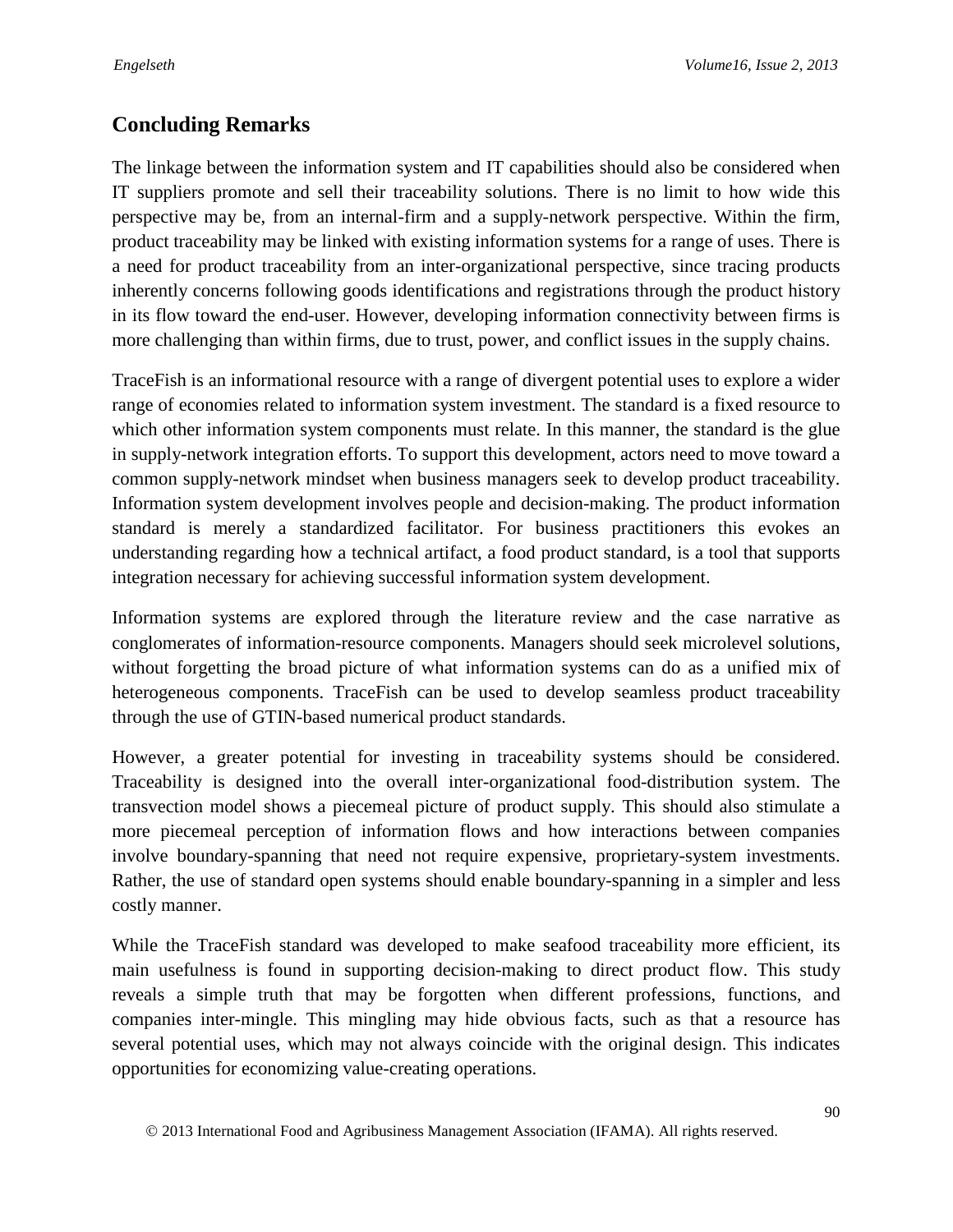This has clear implications when evaluating risk in regards to investments. This is illustrated by the case regarding IS development to support product traceability. Tracing products is not a core business activity and is seldom carried out. Food-product traceability is required by law. Not having full information about a product's history creates concern among the public. The seeming hassle of investing in traceability systems may be rendered null when considering multiple uses. This study focused on how a product standard facilitates supply-network integration of different IS components to achieve product-supply objectives.

Since customer value is the driving force in achieving information connectivity, further research may look at detecting new aspects of product-value perceptions and their measurement in relation to operational decision-making, and how these perceptions may support supply-network integration. Research may also examine the development of actor perceptions regarding product value, based on efficient product-transformation measurement at different "sort" stages and communication of these measurements. Product and information transformations represent a meeting of two complex systems of combined and transforming resources to create customer value. This is a prime motivator toward designing improved overall food product supply.

For business practice, developing this understanding of multiplex use will enhance information system development with potential for securing customer value objectives. This, is revealed as a continuous (possibly Kaizen type) process involving understandings of product supply; something that not easily achieved. Also markets, technologies and environments change. The path to understanding how to develop information systems is inherently continuous in nature. It is not necessarily simple to grasp how product standards at an operational level function as informational resources with multiplex use and how multiplex may aid the development of efficient customer value-oriented information systems. Furthermore, each food chain must create adapted information systems that support the flow of foods through facilitating tracking, tracing and logistics activities. The good news is that knowledge that takes time to develop, so-called "sticky information" (Von Hippel 1994), is also difficult to copy by competitors.

### **Acknowledgements**

This research was financed by the Norwegian Research Council (NRC). Special thanks goes to Bjørnar Torsnes, now director of CodeIT AS, who then was project leader of the NRC-financed project and actively contributed in facilitating data collection and providing fundamental insights in the area of package labeling systems and seamless electronic food product traceability.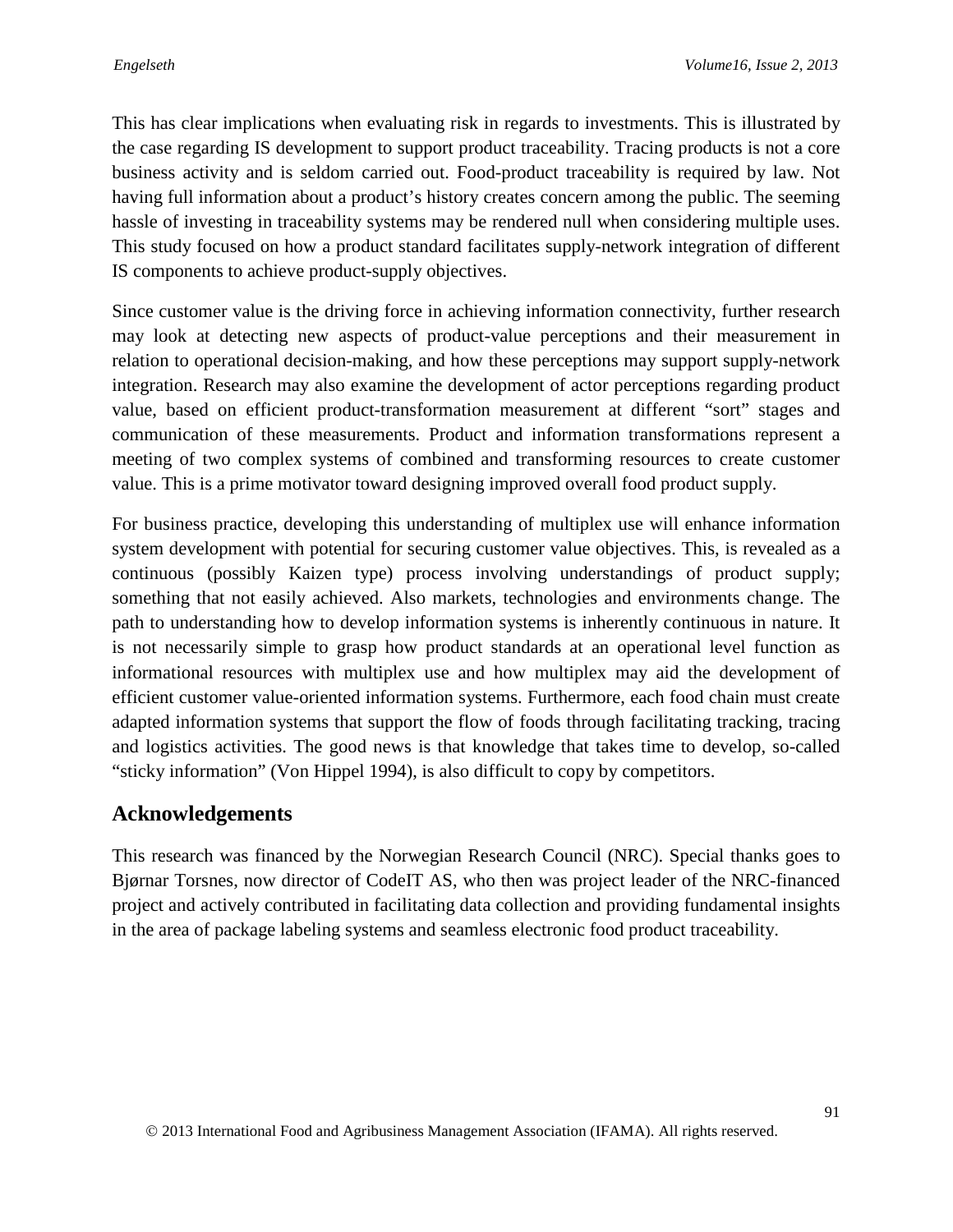## **References**

- Alderson, W. 1965. *Dynamic Marketing Behavior. A Functionalist Theory of Marketing.* Homewood, Ill.: Richard D. Irwin.
- Bourlakis, M. and J. Allinson The aftermath of the foot and mouth crisis in agricultural logistics: The case of the UK fat lamb supply chain. *International Journal of Logistics: Research and Applications* 6 (4): 211–28.
- Canavari, M., M. Fritz, G.J. Hofstede, A. Matopoulose, and M. Vlachopouloue. 2010. The role of trust in transition from traditional to electronic B2B relationships in agri-food chains. *Computers and Electronics in Agriculture* 70: 321–7.
- Canavari, M., R. Centonze, M. Hingley and R. Spadoni. 2010. Traceability as part of competitive strategy in the fruit supply chain. *British Food Journal* 112 (2): 171–86.
- Eisenhardt, K.M. 1989. Agency theory: An assessment and review. *Academy of Management Review* 14 (1): 57–74.
- Ellram, L.M. 1996. The use of the case study method in logistics research. *Journal of Business Logistics* 1 (2): 93–138.
- Engelseth, P. and A. Nordli. 2006. Using the TraceFish code in a frozen fish supply chain. *Proceedings of the 7th. International Conference on Management in AgriFood Chains and Networks.* Wageningen, The Netherlands.
- Engelseth, P. 2007. *The Role of the Package as an Information Resource in the Supply Chain, A Case Study of Distributing Fresh Foods to Retailers in Norway.* Oslo: Norwegian School of Management BI, Series of Dissertations 1.
- Engelseth, P. 2009. Food product traceability and supply network integration. *Journal of Business and Industrial Marketing* 24 (5/6): 421–30.
- Engelseth, P., Takeno, T. and Alm, K. 2009. Food safety, quality, and ethics in supply chains: A case study focusing on informing in international fish distribution. In *The Crisis of Food Brands: Sustaining Safe, Innovative and Competitive Food Supply* A. Lindgreen, M. Hingley and J.Vanhamme (Eds.). Aldershot, UK: Gower.
- Engelseth, P. and C. Felzensztein 2012. Intertwining relationship marketing with supply chain management through Alderson's transvection. *Journal of Business and Industrial Marketing* 27 (8): 673–85.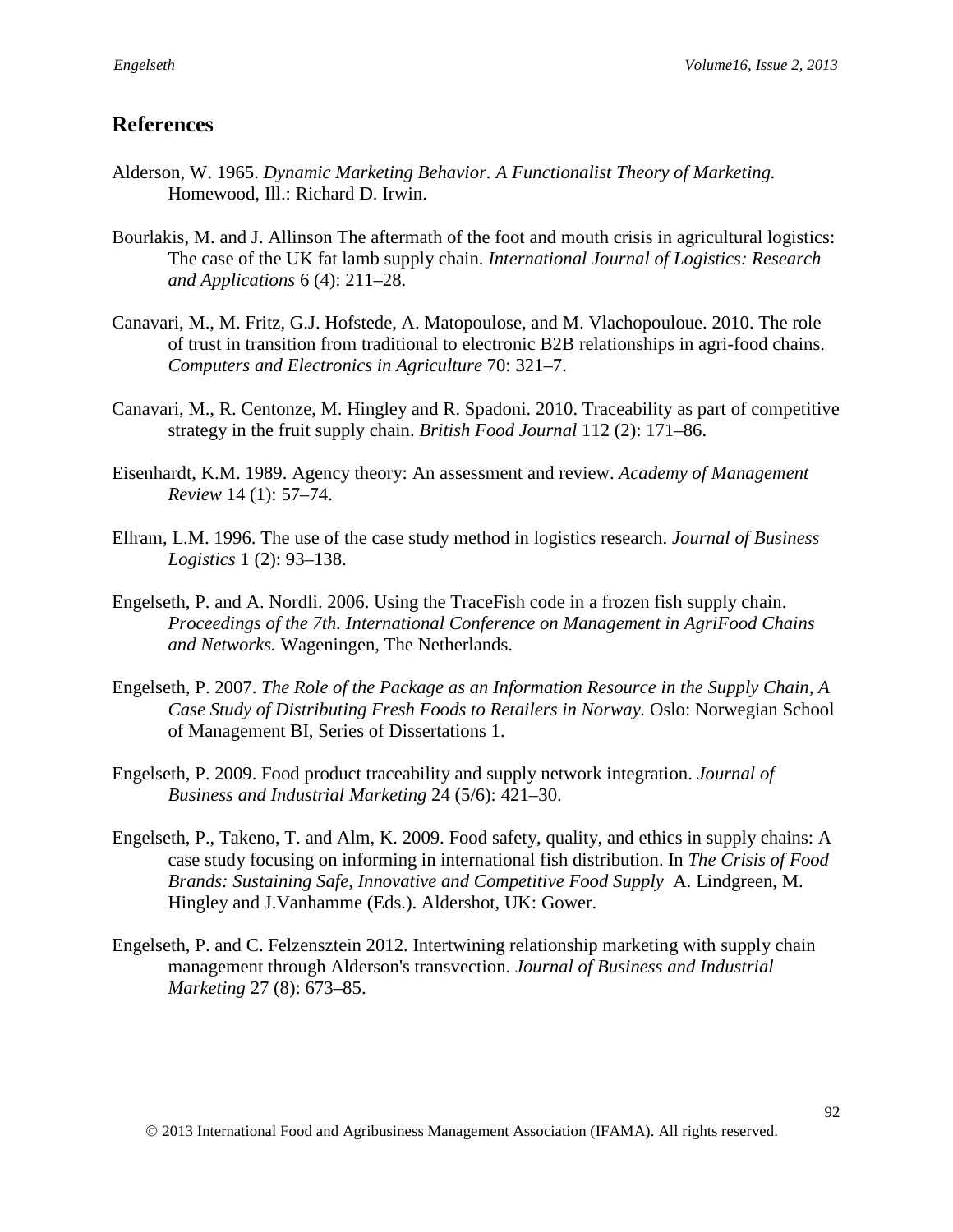- Engelseth, P. 2012a. Modelling transformations in a complete fresh food value network. In *Modelling Value, Selected papers of the 1st International Conference on Value Chain Management*, H. Jodlbauer, J. Ohlhager, and R.J. Schonberger, (Eds.). Berlin: Physica Verlag - Springer.
- Engelseth, P. 2012b. Product containment resources facilitating decision-making in complex supply networks: A case study of milk distribution from farm to retail. In *Decision-Making for Supply Chain Integration*, H.K. Chan, F. Lettice, and O.Durowoju, (Eds). Berlin: Springer.
- Erlandson, D.A., E.L. Harris, B.L. Skipper, and S.D. Allen. 1993. *Doing Naturalistic Inquiry.*  Newbury Park Calif.: Sage.
- Fawcett, S.B. P. Osterhaus, and G.M. Mangan. 2007. Information sharing and supply chain performance: The role of connectivity and willingness. *Supply Chain Management: An International Journal* 12 (5): 358–368.
- Florence, D. and C. Queree 1993. Traceability: Problem or opportunity? *Logistics Information Management* 6 (4): 3–11.
- Folinas, D., I. Manikas, and B. Manos. 2006. Traceability data management for food chains. *British Food Journal* 108 (8): 622–33.
- Fritz, M. 2008. E-commerce partnering due diligence: A methodology for trust in e-commerce in food networks. Food Economics. *Acta Agricultura Scandinavica*, Section C 4 (1): 355– 68.
- Frohlich, M. and R. Westbrook. 2001. Arcs of integration: An international study of supply chain strategies. *Journal of Operations Management* 36 (3): 185–200.
- Hedaa,L. & J.-A. Törnroos. 2002. Towards a theory of timing: Kairologyin business networks. In R.Whipp, B. Adam, & I. Sabelis (Eds.), Making time: Time and management in modern organizations. Oxford: O U P.
- Adams and I. Stabelis (Eds.). Oxford, U.K.: Oxford University Press: 31–45.
- Heskett, J.L., N.A. Glaskowsky Jr., and R.M. Ivie.1973. *Business Logistics, Physical Distribution and Materials Management.* New York: Ronald Press Company.
- Hofstede, G.J., M. Fritz, M. Canavari, E. Oosterkamp and G.-J.Van Sprundel. 2010. Towards a cross-cultural typology of trust in B2B food trade. *British Food Journal* 112 (7): 671– 87.
- Kees, J.D. 2002. Tracking and tracing: a structure for development and contemporary practices. *Logistics Information Management* 15 (1): 24–33.

2013 International Food and Agribusiness Management Association (IFAMA). All rights reserved.